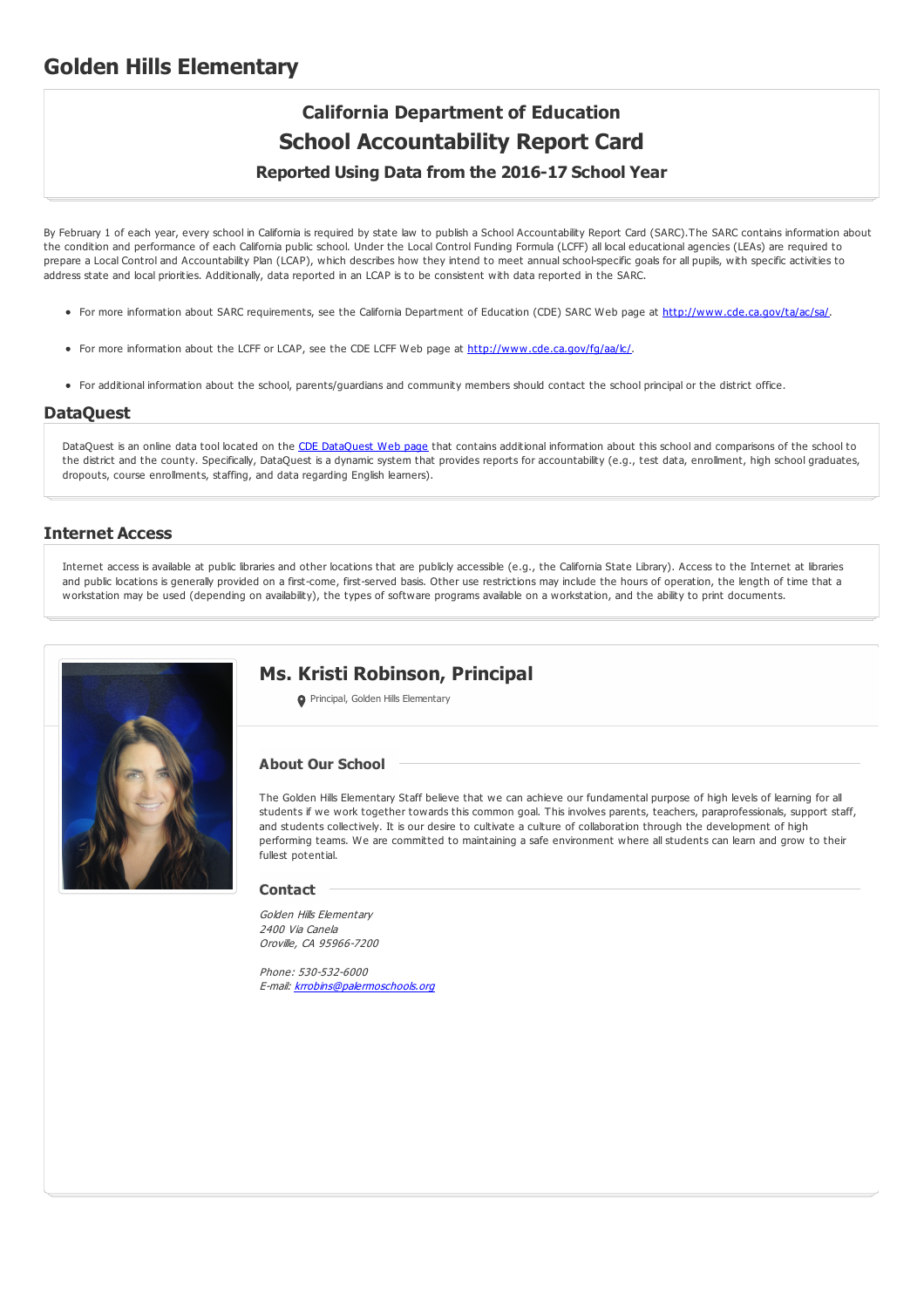## **About This School**

#### **Contact Information (School Year 2017-18)**

|                       | District Contact Information (School Year 2017-18) |                       | School Contact Information (School Year 2017-18) |
|-----------------------|----------------------------------------------------|-----------------------|--------------------------------------------------|
| <b>District Name</b>  | Palermo Union Elementary                           | <b>School Name</b>    | Golden Hills Elementary                          |
| <b>Phone Number</b>   | (530) 533-4842                                     | <b>Street</b>         | 2400 Via Canela                                  |
| Superintendent        | Bryan Caples                                       | City, State, Zip      | Oroville, Ca, 95966-7200                         |
| <b>E-mail Address</b> | bcaples@palermoschools.org                         | <b>Phone Number</b>   | 530-532-6000                                     |
| <b>Web Site</b>       | www.palermoschools.org                             | Principal             | Ms. Kristi Robinson, Principal                   |
|                       |                                                    | <b>E-mail Address</b> | krrobins@palermoschools.org                      |
|                       |                                                    | <b>Web Site</b>       | http://goldenhills.palermoschools.org/           |
|                       |                                                    |                       |                                                  |

Last updated: 1/24/2018

#### **School Description and Mission Statement (School Year 2017-18)**

The Palermo Union School District is comprised of five schools; Helen Wilcox (K-3), Honcut Elementary School (K-2), Golden Hills Elementary School (4-5), Palermo Middle School (6-8), and Community Day (K-8). The district is located in Butte County, in the northern part of California's Sacramento Valley.

**(CDS) Code**

**County-District-School** 04615230110510

School Description: Golden Hills Elementary School, built in 2006, is located south of Oroville and has approximately 300 students. Golden Hills provides a Title 1 School-Wide Program(SWP) in addition to reading Intervention, math Intervention, English Language Development, special education, Indian Education, and library services. Every classroom at Golden Hills is considered a smart room, equipped with technology which is used to reach our diverse learners. This technology includes a projector, document camera, and amplification systems. In addition, each student is assigned a Chromebook. Every student at Golden Hills receives music education once a week from a music teacher and has the opportunity to join a weekly beginning band class. Golden Hills also has a focus on increasing physical fitness for students by holding monthly school-wide fitness activities and culminating in an annual two-week Olympic event at the end of the school year. In addition to our required P.E. minutes, students also receive weekly instruction from a physical education teacher.

Golden Hills embraces the Professional Learning Community (PLC) model as well as the Learning For All concept. The teaching staff and administrators have developed strategies to teach students of all ability levels, including implementation of Response to Intervention (RTI), Read 180 (intensive reading intervention), leveled reading and leveled math classes, and a school-wide intervention block (including ELD). The staff utilizes Explicit Direct Instruction (EDI) strategies and techniques to enhance student engagement. The school was involved in a 3-year I-Stem grant where teachers received professional development in integrating science, technology, engineering, and mathematics; and this is being shared to students during a daily S.T.E.A.M. block (Science, Technology, Engineering, Arts, and MAthematics).

**School Goals:** All students will reach high standards, at a minimum, attaining met or exceeded standard in reading and mathematics by 2018-2019. Progress indicators will be CAASP scores, local district benchmarks. Local assessments, both formative and summative, are monitored and analyzed weekly, each trimester, and at the end of the school year.

**Mission Statement:** Golden Hills, in a cooperative effort with students, families, and the community, will provide an excellent educational program to ensure that all students are successful life-long learners. We will maintain a safe, caring, moral, drug-free, and supportive environment, with the ultimate goal of students becoming successful, productive, and responsible citizens.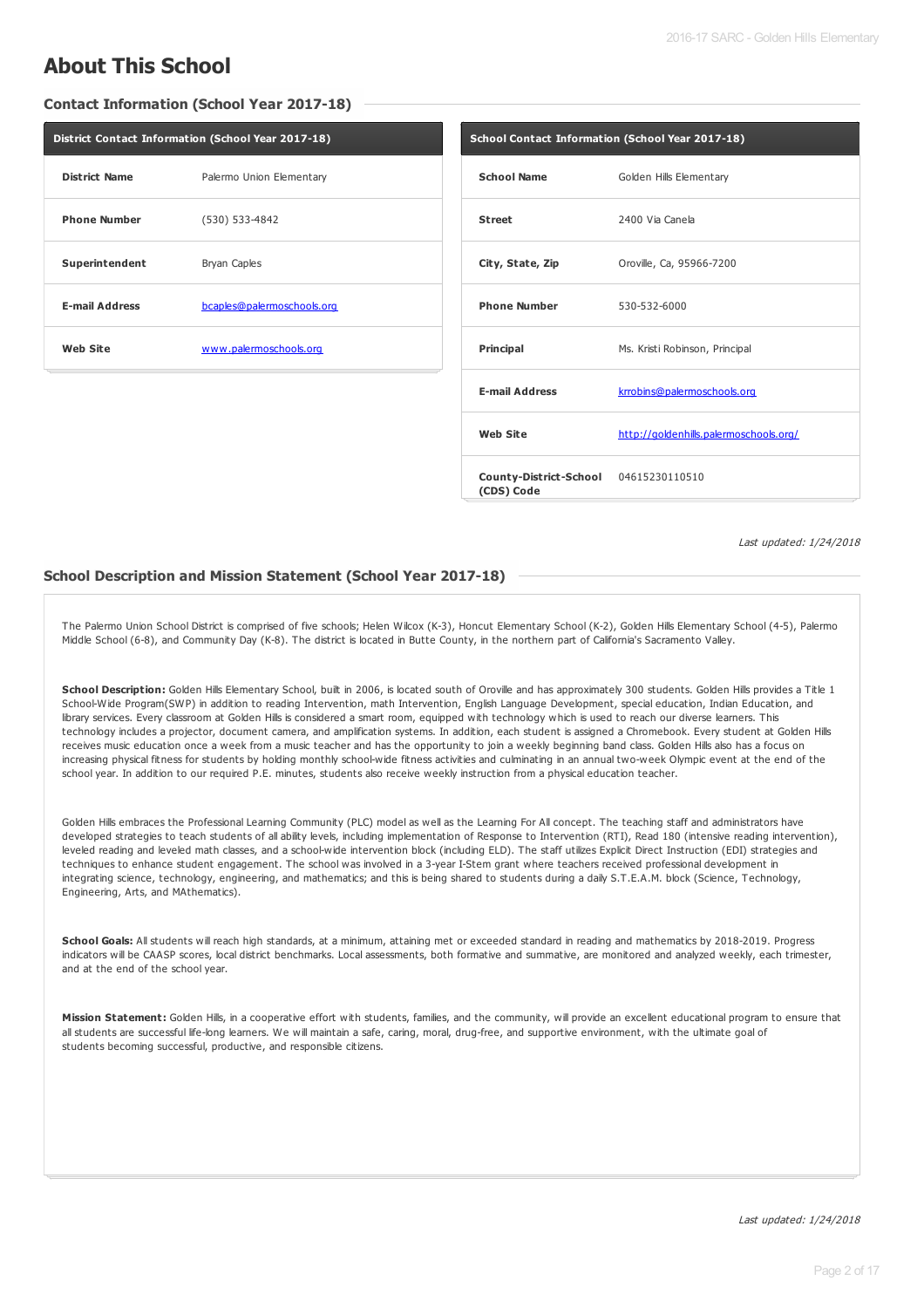#### **Student Enrollment by Grade Level (School Year 2016-17)**

| <b>Grade Level</b>      | <b>Number of Students</b> |
|-------------------------|---------------------------|
| Grade 4                 | 132                       |
| Grade 5                 | 149                       |
| <b>Total Enrollment</b> | 281                       |



#### Last updated: 1/24/2018

## **Student Enrollment by Student Group (School Year 2016-17)**

| <b>Student Group</b>                | <b>Percent of Total Enrollment</b> |
|-------------------------------------|------------------------------------|
| Black or African American           | $0.7 \%$                           |
| American Indian or Alaska Native    | 5.3%                               |
| Asian                               | 3.9%                               |
| Filipino                            | 0.0%                               |
| Hispanic or Latino                  | 36.7%                              |
| Native Hawaijan or Pacific Islander | $0.0\%$                            |
| White                               | 44.5 %                             |
| Two or More Races                   | 8.2%                               |
| Other                               | $0.7 \%$                           |
| <b>Student Group (Other)</b>        | <b>Percent of Total Enrollment</b> |
| Socioeconomically Disadvantaged     | 82.2 %                             |
| English Learners                    | 14.9 %                             |
| Students with Disabilities          | 11.0 %                             |
| Foster Youth                        | 1.4%                               |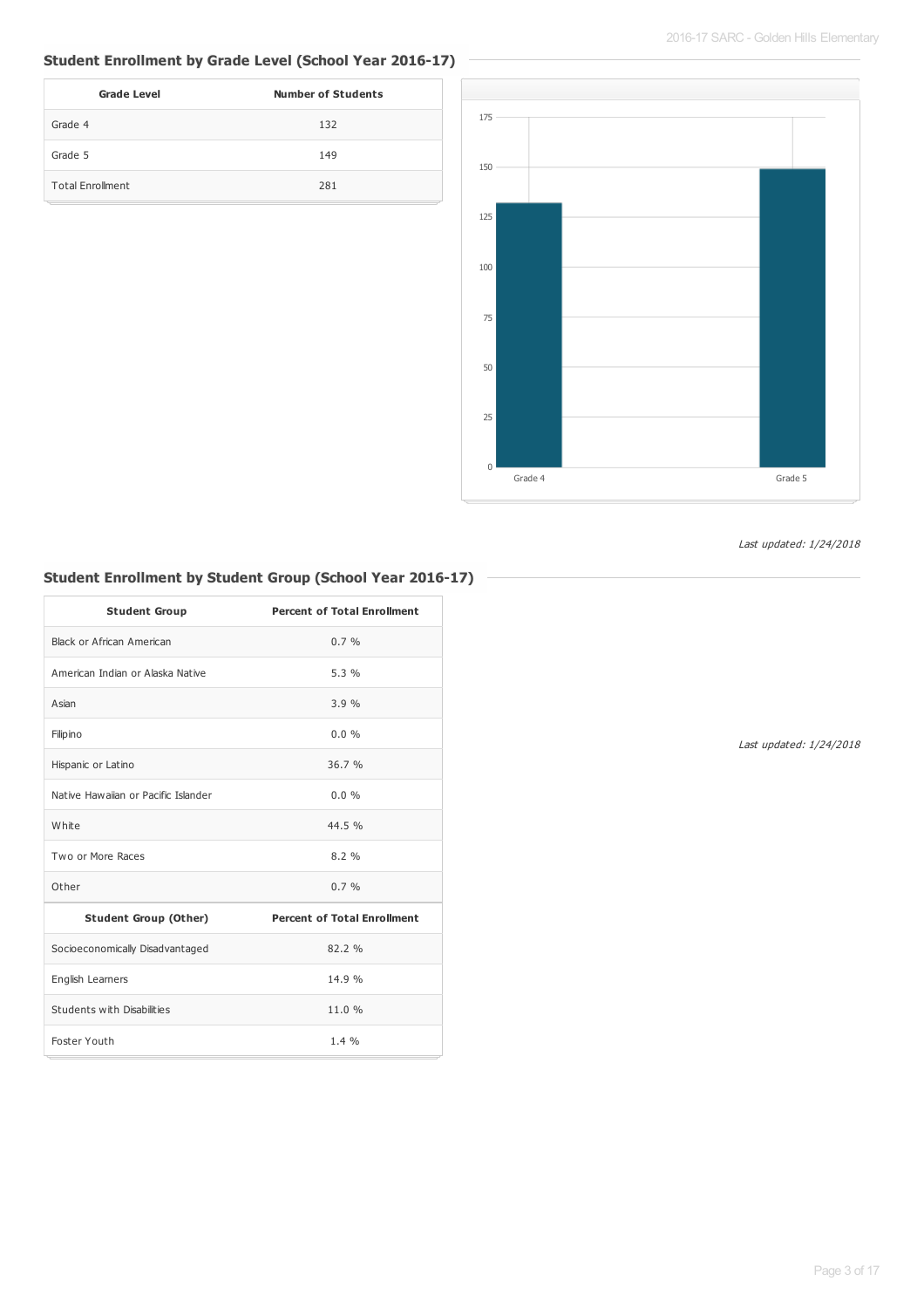# **A. Conditions of Learning**

# **State Priority: Basic**

The SARC provides the following information relevant to the State priority: Basic (Priority 1):

- Degree to which teachers are appropriately assigned and fully credentialed in the subject area and for the pupils they are teaching;
- Pupils have access to standards-aligned instructional materials; and
- School facilities are maintained in good repair

### **Teacher Credentials**

| <b>Teachers</b>                                                                   | School         |                | <b>District</b> |                |
|-----------------------------------------------------------------------------------|----------------|----------------|-----------------|----------------|
|                                                                                   | $2015 -$<br>16 | $2016 -$<br>17 | $2017 -$<br>18  | $2017 -$<br>18 |
| With Full Credential                                                              | 13             | 13             | 13              | 66             |
| Without Full Credential                                                           | $\Omega$       | $\Omega$       | 0               | 0              |
| Teachers Teaching Outside Subject<br>Area of Competence (with full<br>credential) | 0              | $\Omega$       | 0               | 0              |



Last updated: 1/26/2018

#### **Teacher Misassignments and Vacant Teacher Positions**

| <b>Indicator</b>                                  | $2015 -$<br>16 | $2016 -$<br>17 | $2017 -$<br>18 |
|---------------------------------------------------|----------------|----------------|----------------|
| Misassignments of Teachers of English<br>Learners | 0              | U              | 0              |
| Total Teacher Misassignments*                     | 0              | O              | 0              |
| Vacant Teacher Positions                          | 0              |                | 0              |



Note: "Misassignments" refers to the number of positions filled by teachers who lack legal authorization to teach that grade level, subject area, student group, etc.

\* Total Teacher Misassignments includes the number of Misassignments of Teachers of English Learners.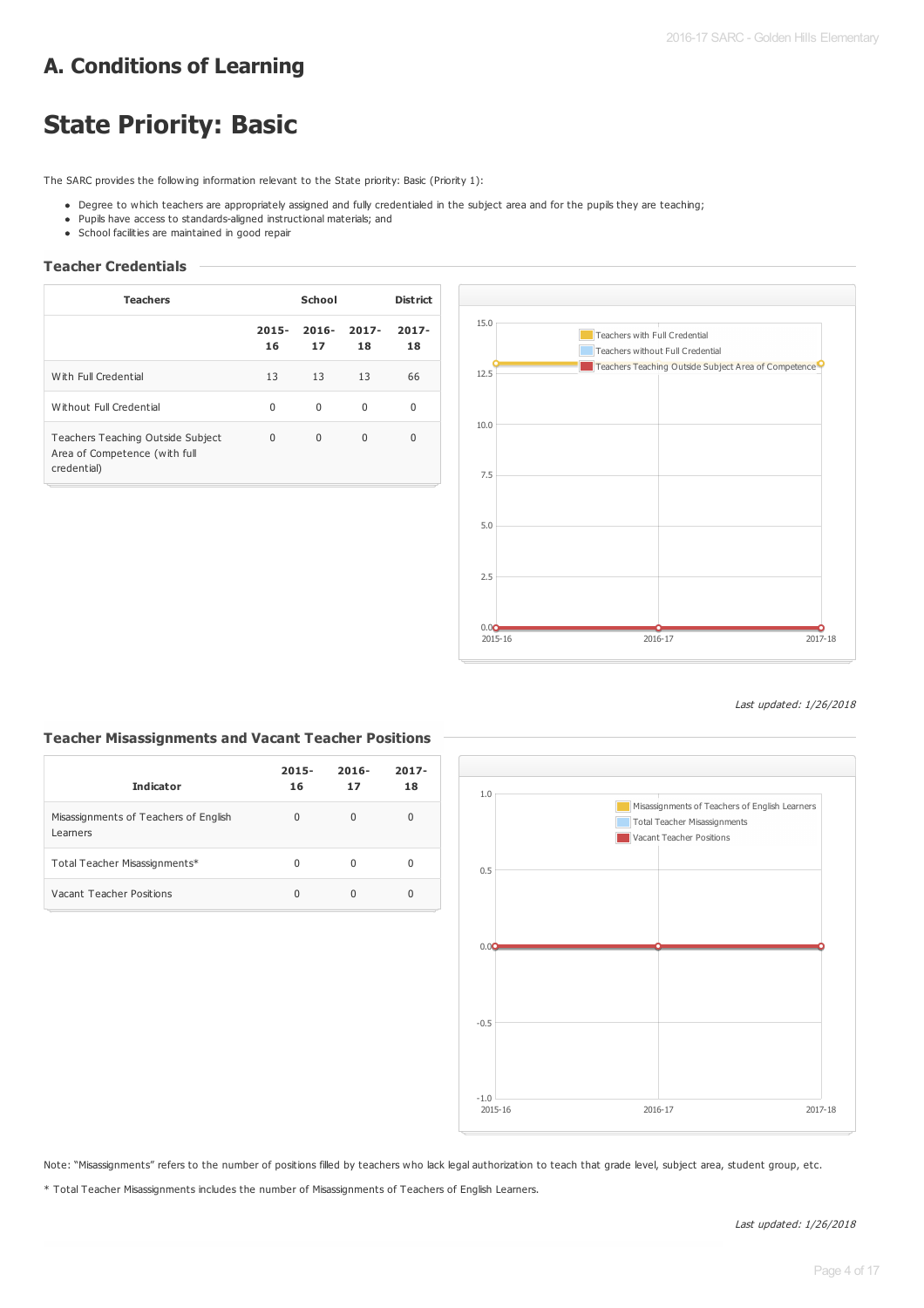### **Quality, Currency, Availability of Textbooks and Instructional Materials (School Year 2017-18)**

Year and month in which the data were collected: August 2017

| Subject                                          | Textbooks and Instructional Materials/year of<br>Adoption          | <b>From Most Recent</b><br>Adoption? | Percent Students Lacking Own Assigned<br>Copy |
|--------------------------------------------------|--------------------------------------------------------------------|--------------------------------------|-----------------------------------------------|
| Reading/Language Arts                            | Benchmark Advance 2017<br>Houghton Mifflin Read 180 Universal 2016 | Yes                                  | $0.0 \%$                                      |
| Mathematics                                      | McGraw Hill: My Math 2013                                          | Yes                                  | $0.0 \%$                                      |
| Science                                          | MacMIllian/ McGraw Hill: California Science                        | Yes                                  | $0.0 \%$                                      |
| History-Social Science                           | Houghton Mifflin: History- Social Studies                          | Yes                                  | $0.0 \%$                                      |
| Foreign Language                                 | Not Applicable                                                     |                                      | $0.0 \%$                                      |
| Health                                           | Not Applicable                                                     |                                      | 0.0%                                          |
| Visual and Performing Arts                       | Not Applicable                                                     |                                      | $0.0 \%$                                      |
| Science Lab Eqpmt (Grades<br>$9-12)$             | N/A                                                                | N/A                                  | $0.0 \%$                                      |
| Note: Cells with N/A values do not require data. |                                                                    |                                      |                                               |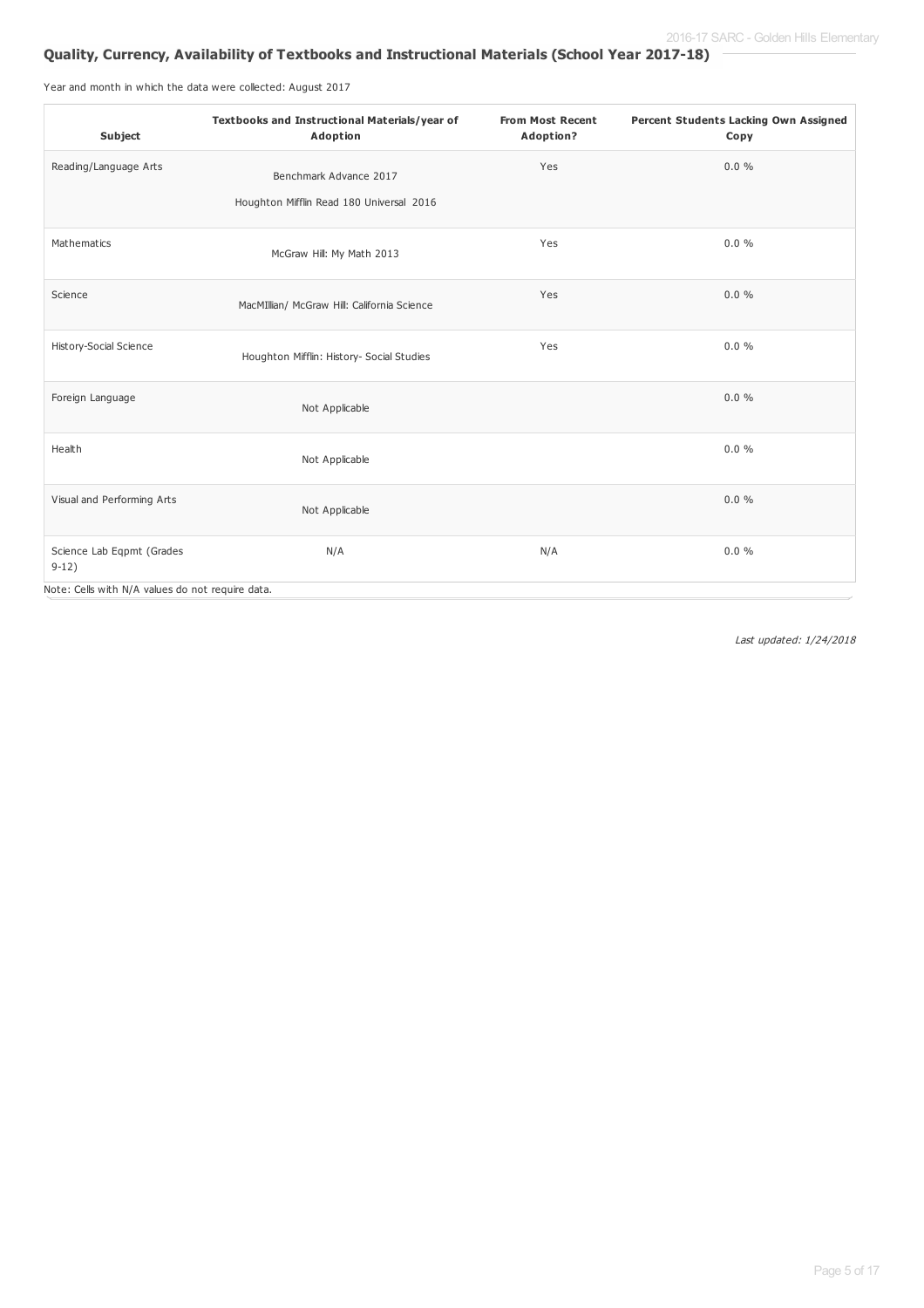#### **School Facility Conditions and Planned Improvements**

The LEA takes great efforts to ensure that all schools are clean, safe, and functional. To assist in this effort, the LEA uses a facility inspection tool developed bythe State of California OPSC. The results are available at the school office. Below is more specific information on the condition of the school and the efforts made to ensure that students are provided w ith a clean, safe, and functional learning environment. Golden Hills w as built in 2006. It has 12 classrooms, a multipurpose room, a library, and an administration building. A staff work room is located in the administration building. Student and staff restrooms are adequately located throughout the campus and are kept clean and in good w orking order. Golden Hills maintains a playground and garden area. The campus is gated and locked when school is not in session. Parents and guests sign in, and out, at the office. LEA maintenance staff ensures that the repairs necessary to keep the school in good repair, and working order, are completed in a timely manner. A w ork order process is used to ensure efficient service and that emergency repairs are given the highest priority. A daytime custodian takes care of the day-to-day operational needs on site, while helping to maintain safety and cleanliness. A night time custodian maintains the cleanliness of the school by cleaning the entire facility each night.

Last updated: 1/24/2018

### **School Facility Good Repair Status**

Year and month of the most recent FIT report: August 2017

| <b>System Inspected</b>                                               | Rating | <b>Repair Needed and Action Taken</b><br>or Planned                                                                                                                                                                                                                                                   |
|-----------------------------------------------------------------------|--------|-------------------------------------------------------------------------------------------------------------------------------------------------------------------------------------------------------------------------------------------------------------------------------------------------------|
| Systems: Gas Leaks,<br>Mechanical/HVAC, Sewer                         | Good   |                                                                                                                                                                                                                                                                                                       |
| Interior: Interior Surfaces                                           | Fair   | Floor needs repair in boys'<br>bathroom. Repair/replace floor tile<br>sin Cafeteria. Repair walls in<br>Cafeteria. Ceiling tile stained in<br>cafeteria. Ceiling tiles stained in<br>Administration building. Floor needs<br>repair in portable restrooms across<br>from the administration building. |
| Cleanliness: Overall<br>Cleanliness, Pest/Vermin<br>Infestation       | Good   |                                                                                                                                                                                                                                                                                                       |
| Electrical: Electrical                                                | Good   |                                                                                                                                                                                                                                                                                                       |
| Restrooms/Fountains:<br>Restrooms, Sinks/Fountains                    | Fair   | Repair drinking fountains in rooms<br>A5, B4 and library/multimedia.                                                                                                                                                                                                                                  |
| Safety: Fire Safety, Hazardous<br>Materials                           | Good   |                                                                                                                                                                                                                                                                                                       |
| Structural: Structural<br>Damage, Roofs                               | Good   |                                                                                                                                                                                                                                                                                                       |
| External: Playground/School<br>Grounds,<br>Windows/Doors/Gates/Fences | Fair   | Patch and seal blacktop in the<br>following areas: front campus, side<br>campus                                                                                                                                                                                                                       |

### **Overall Facility Rate**

Year and month of the most recent FIT report: August 2017

Overall Rating Good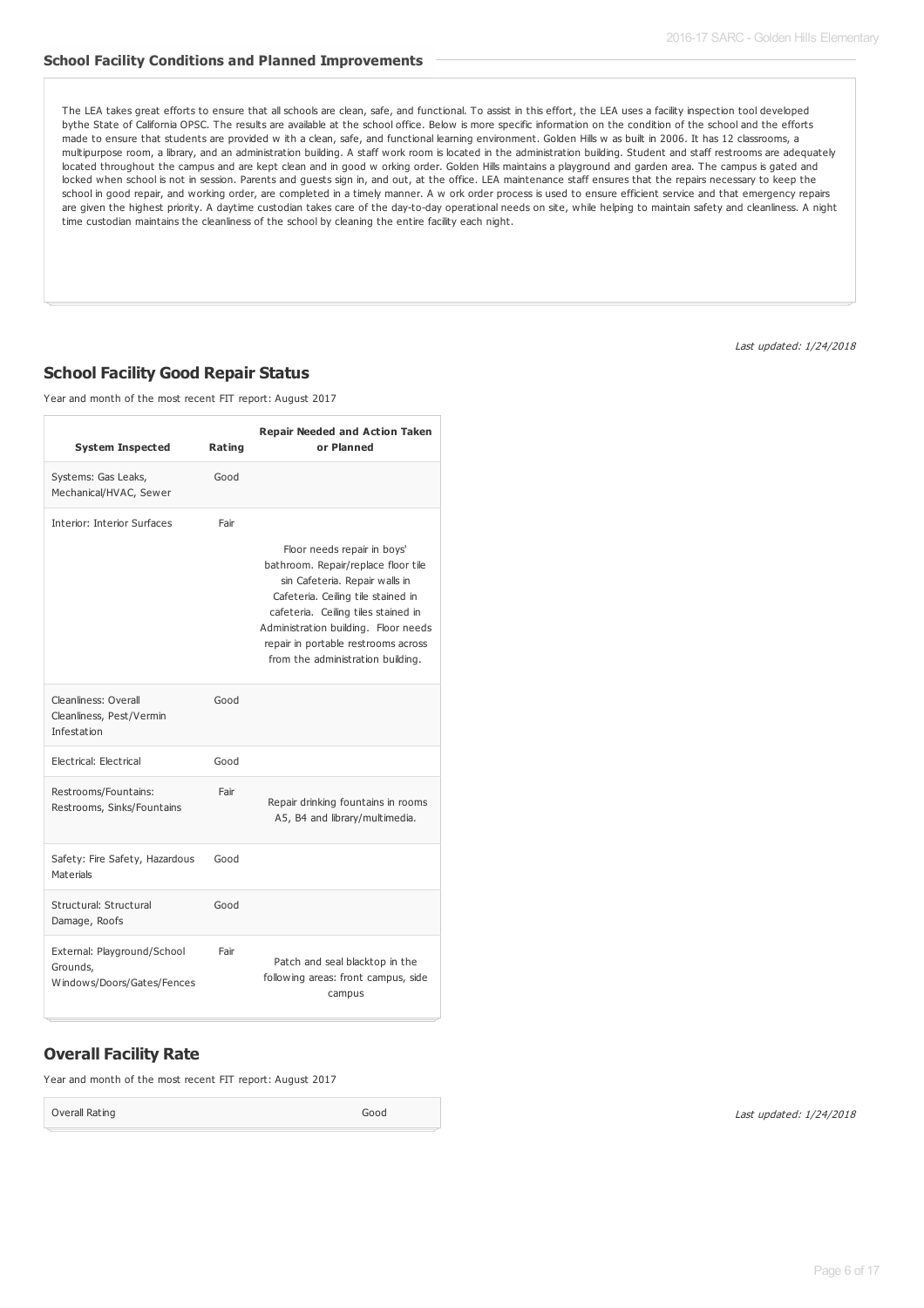# **B. Pupil Outcomes**

# **State Priority: Pupil Achievement**

The SARC provides the following information relevant to the State priority: Pupil Achievement (Priority 4):

- **Statewide assessments** (i.e., California Assessment of Student Performance and Progress [CAASPP] System, which includes the Smarter Balanced Summative Assessments for students in the general education population and the California Alternate Assessments [CAAs] for English language arts/literacy [ELA] and mathematics given in grades three through eight and grade eleven. Only eligible students may participate in the administration of the CAAs. CAAs items are aligned with alternate achievement standards, which are linked with the Common Core State Standards [CCSS] for students with the most significant cognitive disabilities); and
- The percentage of students who have successfully completed courses that satisfy the requirements for entrance to the University of California and the California State University, or career technical education sequences or programs of study.

#### **CAASPP Test Results in ELA and Mathematics for All Students**

#### **Grades Three through Eight and Grade Eleven (School Year 2016-17)**

|                                                      | Percentage of Students Meeting or Exceeding the State Standards |         |                 |         |         |         |  |
|------------------------------------------------------|-----------------------------------------------------------------|---------|-----------------|---------|---------|---------|--|
|                                                      | School                                                          |         | <b>District</b> |         | State   |         |  |
| <b>Subject</b>                                       | 2015-16                                                         | 2016-17 | 2015-16         | 2016-17 | 2015-16 | 2016-17 |  |
| English Language Arts / Literacy (grades 3-8 and 11) | 32%                                                             | 34%     | 31%             | 30%     | 48%     | 48%     |  |
| Mathematics (grades 3-8 and 11)                      | 21%                                                             | 17%     | 21%             | 16%     | 36%     | 37%     |  |

Note: Percentages are not calculated when the number of students tested is ten or less, either because the number of students in this category is too small for statistical accuracy or to protect student privacy.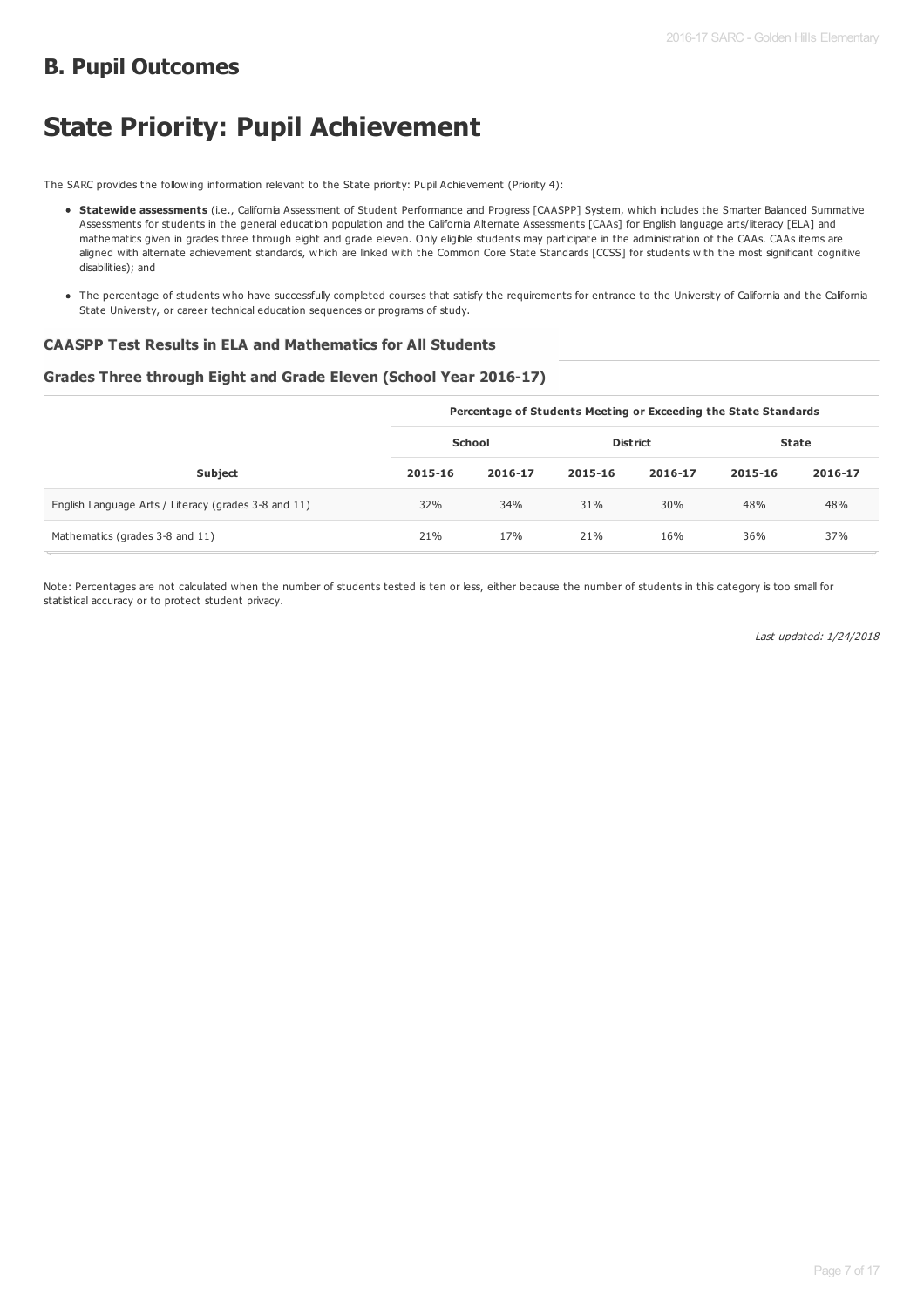#### **CAASPP Test Results in ELA by Student Group**

#### **Grades Three through Eight and Grade Eleven (School Year 2016-17)**

| <b>Student Group</b>                          | <b>Total Enrollment</b>                             | <b>Number Tested</b>                                | <b>Percent Tested</b>                               | <b>Percent Met or Exceeded</b>     |
|-----------------------------------------------|-----------------------------------------------------|-----------------------------------------------------|-----------------------------------------------------|------------------------------------|
| All Students                                  | 293                                                 | 288                                                 | 98.29%                                              | 34.03%                             |
| Male                                          | 150                                                 | 145                                                 | 96.67%                                              | 32.41%                             |
| Female                                        | 143                                                 | 143                                                 | 100.00%                                             | 35.66%                             |
| Black or African American                     | $\hspace{0.05cm} -\hspace{0.05cm}$                  | $\hspace{0.05cm} -\hspace{0.05cm} -\hspace{0.05cm}$ | $-\!$                                               |                                    |
| American Indian or Alaska Native              | 15                                                  | 15                                                  | 100.00%                                             | 40.00%                             |
| Asian                                         |                                                     |                                                     | 100.00%                                             | 36.36%                             |
| Filipino                                      |                                                     |                                                     |                                                     |                                    |
| Hispanic or Latino                            | 106                                                 | 106                                                 | 100.00%                                             | 30.19%                             |
| Native Hawaiian or Pacific Islander           |                                                     |                                                     |                                                     |                                    |
| White                                         | 133                                                 | 128                                                 | 96.24%                                              | 36.72%                             |
| Two or More Races                             | 24                                                  | 24                                                  | 100.00%                                             | 37.50%                             |
| Socioeconomically Disadvantaged               | 239                                                 | 236                                                 | 98.74%                                              | 30.51%                             |
| English Learners                              | 58                                                  | 58                                                  | 100.00%                                             | 27.59%                             |
| Students with Disabilities                    | 33                                                  | 33                                                  | 100.00%                                             | 12.12%                             |
| Students Receiving Migrant Education Services |                                                     |                                                     |                                                     |                                    |
| Foster Youth                                  | $\hspace{0.05cm} -\hspace{0.05cm} -\hspace{0.05cm}$ | $\overline{\phantom{a}}$                            | $\hspace{0.05cm} -\hspace{0.05cm} -\hspace{0.05cm}$ | $\hspace{0.05cm} -\hspace{0.05cm}$ |

Note: ELA test results include the Smarter Balanced Summative Assessment and the CAA. The "Percent Met or Exceeded" is calculated by taking the total number of students who met or exceeded the standard on the Smarter Balanced Summative Assessment plus the total number of students who met the standard (i.e., achieved Level 3–Alternate) on the CAAs divided by the total number of students who participated in both assessments.

Note: Double dashes (--) appear in the table when the number of students is ten or less, either because the number of students in this category is too small for statistical accuracy or to protect student privacy.

Note: The number of students tested includes all students who participated in the test whether they received a score or not; however, the number of students tested is not the number that was used to calculate the achievement level percentages. The achievement level percentages are calculated using only students who received scores.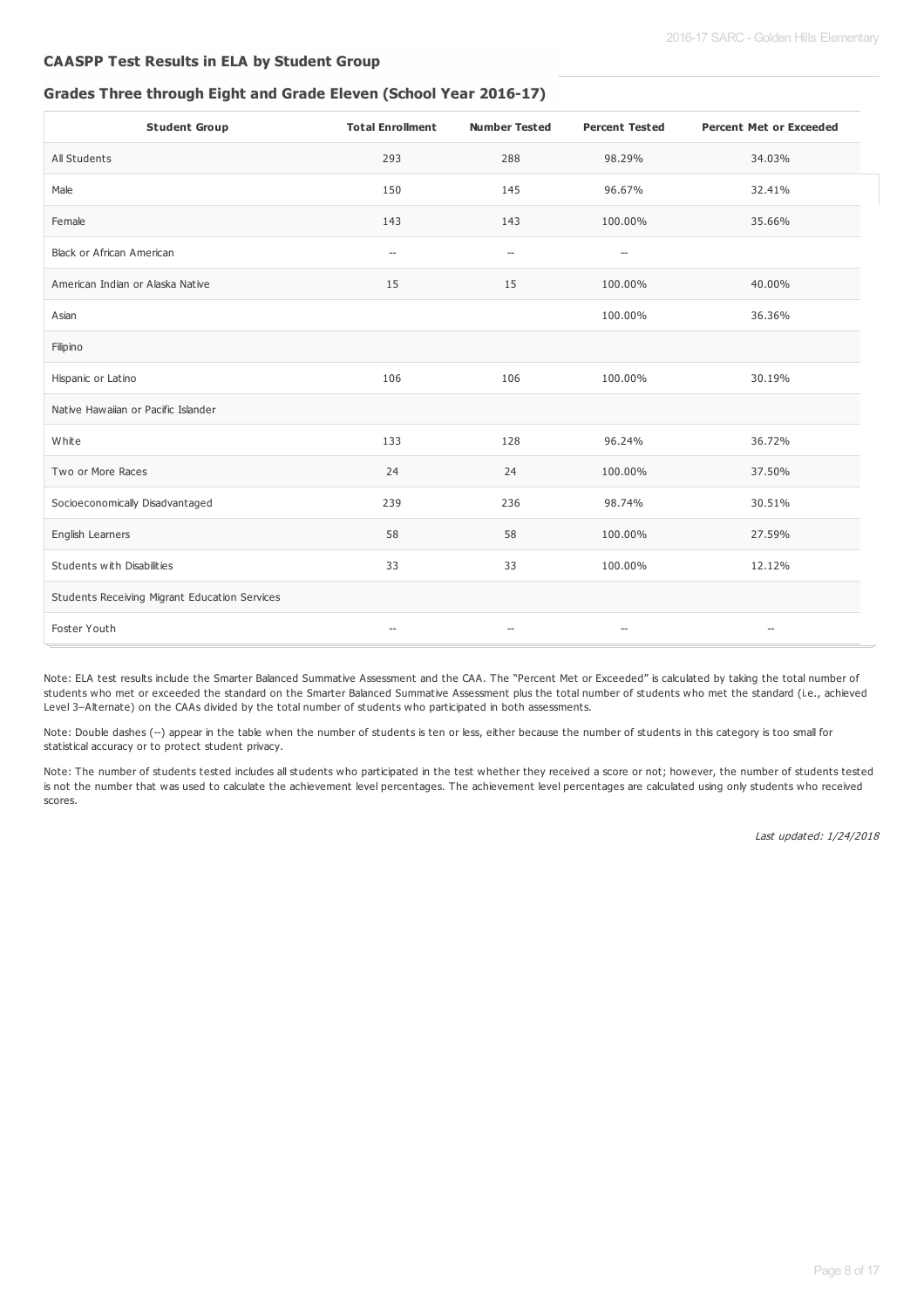#### **CAASPP Test Results in Mathematics by Student Group**

#### **Grades Three through Eight and Grade Eleven (School Year 2016-17)**

| <b>Student Group</b>                          | <b>Total Enrollment</b>                             | <b>Number Tested</b>                                | <b>Percent Tested</b>    | <b>Percent Met or Exceeded</b>                      |
|-----------------------------------------------|-----------------------------------------------------|-----------------------------------------------------|--------------------------|-----------------------------------------------------|
| All Students                                  | 293                                                 | 288                                                 | 98.29%                   | 17.36%                                              |
| Male                                          | 150                                                 | 145                                                 | 96.67%                   | 19.31%                                              |
| Female                                        | 143                                                 | 143                                                 | 100.00%                  | 15.38%                                              |
| Black or African American                     | $\hspace{0.05cm} -\hspace{0.05cm}$                  | $\hspace{0.05cm} -\hspace{0.05cm} -\hspace{0.05cm}$ | $\overline{\phantom{a}}$ |                                                     |
| American Indian or Alaska Native              | 15                                                  | 15                                                  | 100.00%                  | 13.33%                                              |
| Asian                                         |                                                     |                                                     | 100.00%                  | 27.27%                                              |
| Filipino                                      |                                                     |                                                     |                          |                                                     |
| Hispanic or Latino                            | 106                                                 | 106                                                 | 100.00%                  | 13.21%                                              |
| Native Hawaiian or Pacific Islander           |                                                     |                                                     |                          |                                                     |
| White                                         | 133                                                 | 128                                                 | 96.24%                   | 21.88%                                              |
| Two or More Races                             | 24                                                  | 24                                                  | 100.00%                  | 12.50%                                              |
| Socioeconomically Disadvantaged               | 239                                                 | 236                                                 | 98.74%                   | 14.41%                                              |
| English Learners                              | 58                                                  | 58                                                  | 100.00%                  | 15.52%                                              |
| Students with Disabilities                    | 33                                                  | 33                                                  | 100.00%                  | $\hspace{0.05cm} -\hspace{0.05cm} -\hspace{0.05cm}$ |
| Students Receiving Migrant Education Services |                                                     |                                                     |                          |                                                     |
| Foster Youth                                  | $\hspace{0.05cm} -\hspace{0.05cm} -\hspace{0.05cm}$ | $\overline{\phantom{a}}$                            | $\qquad \qquad -$        | $\hspace{0.05cm} -\hspace{0.05cm} -\hspace{0.05cm}$ |

Note: Mathematics test results include the Smarter Balanced Summative Assessment and the CAA. The "Percent Met or Exceeded" is calculated by taking the total number of students who met or exceeded the standard on the Smarter Balanced Summative Assessment plus the total number of students who met the standard (i.e., achieved Level 3–Alternate) on the CAAs divided by the total number of students who participated in both assessments.

Note: Double dashes (--) appear in the table when the number of students is ten or less, either because the number of students in this category is too small for statistical accuracy or to protect student privacy.

Note: The number of students tested includes all students who participated in the test whether they received a score or not; however, the number of students tested is not the number that was used to calculate the achievement level percentages. The achievement level percentages are calculated using only students who received scores.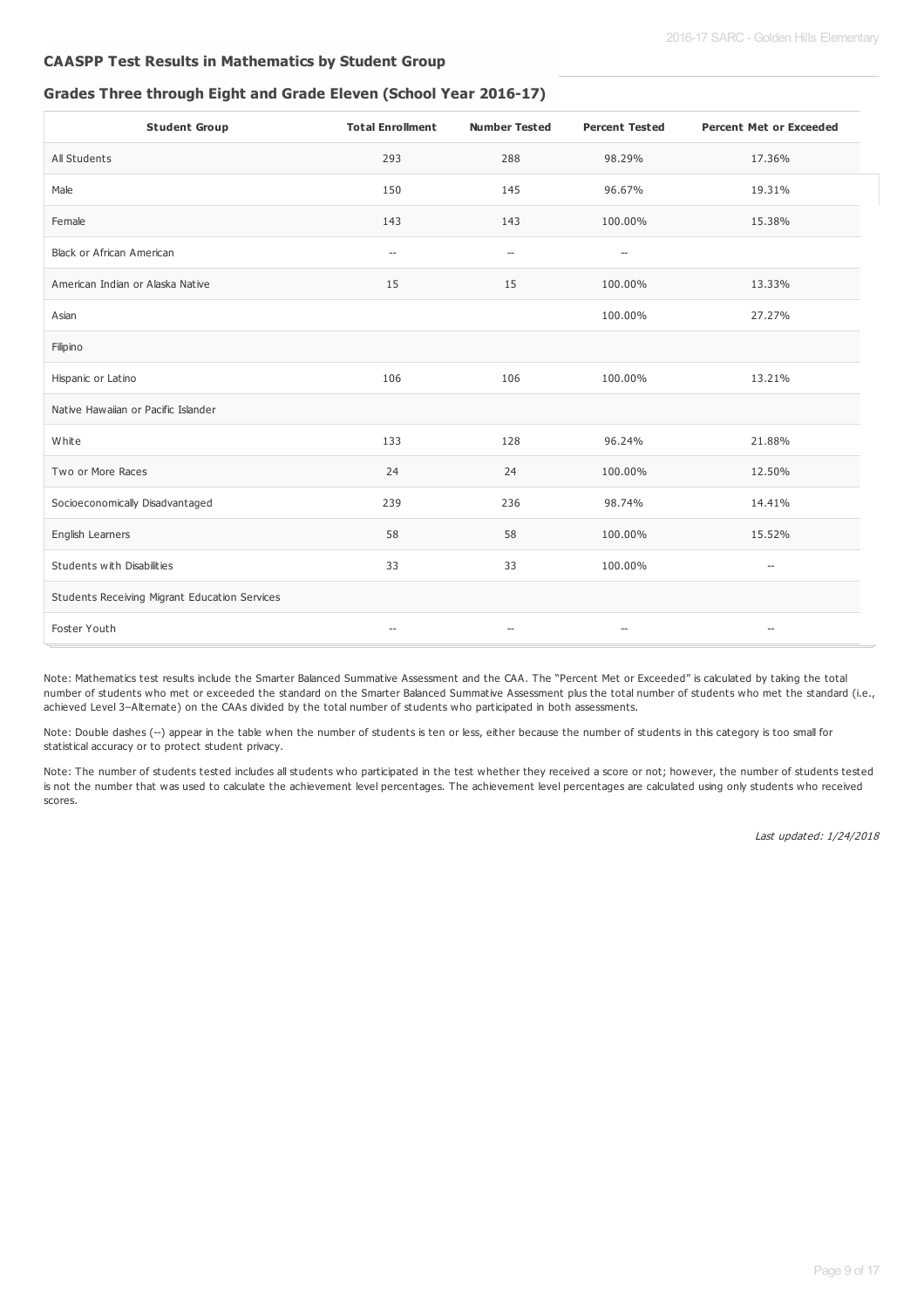#### **CAASPP Test Results in Science for All Students**

#### **Grades Five, Eight and Ten**

|                               | Percentage of Students Scoring at Proficient or Advanced |         |                 |         |         |              |
|-------------------------------|----------------------------------------------------------|---------|-----------------|---------|---------|--------------|
|                               | School                                                   |         | <b>District</b> |         |         | <b>State</b> |
| Subject                       | 2014-15                                                  | 2015-16 | 2014-15         | 2015-16 | 2014-15 | 2015-16      |
| Science (grades 5, 8, and 10) | 60.0%                                                    | 69.0%   | 54.0%           | 67.0%   | 56%     | 54%          |

Note: Science test results include California Standards Tests (CSTs), California Modified Assessment (CMA), and California Alternate Performance Assessment (CAPA) in grades five, eight, and ten.

Note: Scores are not shown when the number of students tested is ten or less, either because the number of students in this category is too small for statistical accuracy or to protect student privacy.

Note:The 2016-17 data are not available. The California Department of Education is developing a new science assessment based on the Next Generation Science Standards for California Public Schools (CA NGSS). The new California Science Test (CAST) was piloted in spring 2017. The CST and CMA for Science will no longer be administered.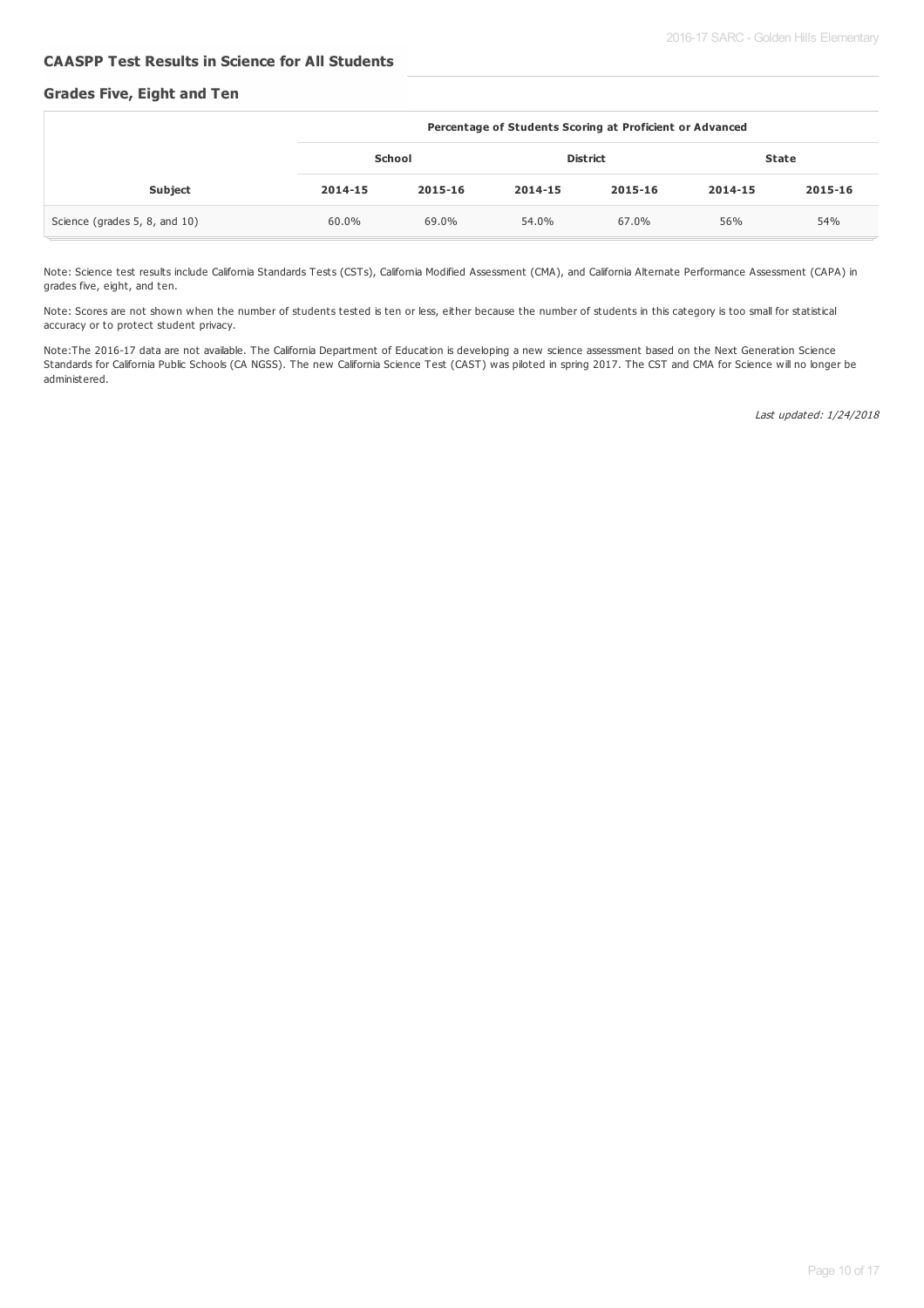# **State Priority: Other Pupil Outcomes**

The SARC provides the following information relevant to the State priority: Other Pupil Outcomes (Priority 8):

Pupil outcomes in the subject area of physical education

#### **California Physical Fitness Test Results (School Year 2016-17)**

|                    | <b>Percentage of Students Meeting Fitness Standards</b> |                                      |                                     |  |  |  |
|--------------------|---------------------------------------------------------|--------------------------------------|-------------------------------------|--|--|--|
| <b>Grade Level</b> | <b>Four of Six Fitness Standards</b>                    | <b>Five of Six Fitness Standards</b> | <b>Six of Six Fitness Standards</b> |  |  |  |
|                    | 21.7%                                                   | 19.1%                                | 17.8%                               |  |  |  |

Note: Percentages are not calculated when the number of students tested is ten or less, either because the number of students in this category is too small for statistical accuracy or to protect student privacy.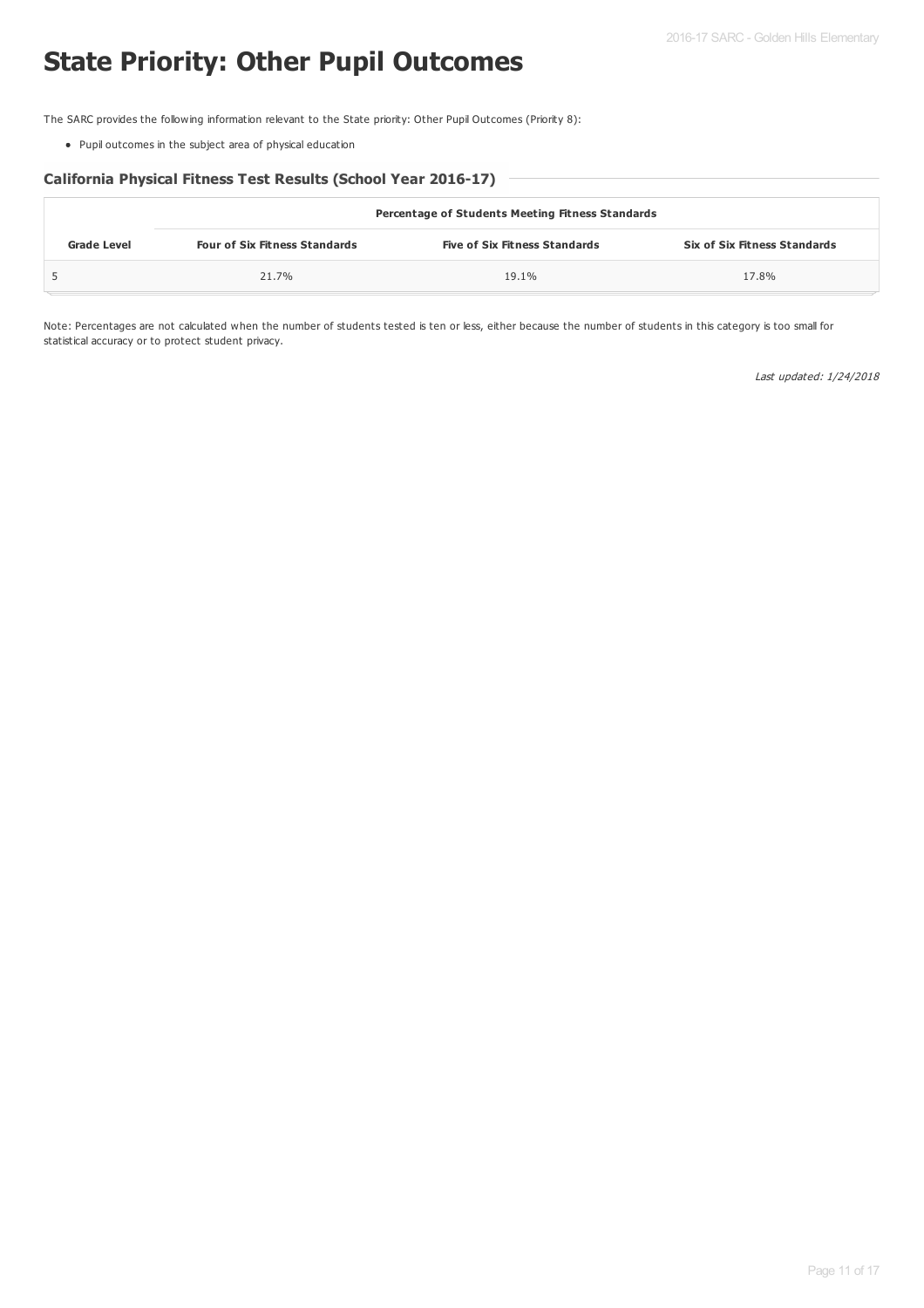# **C. Engagement**

# **State Priority: Parental Involvement**

The SARC provides the following information relevant to the State priority: Parental Involvement (Priority 3):

Efforts the school district makes to seek parent input in making decisions for the school district and each schoolsite

#### **Opportunities for Parental Involvement (School Year 2017-18)**

Parental Involvement is an important part of student success. Parents and guardians are given the opportunity to work in a mutually supportive and respectful partnership with the school to help their child succeed. We encourage parents/guardians to volunteer in the classroom and on field trips, as well as attend Back to School Night, Open House, Parent/Teacher Confernece, Title 1 Meetings, Muffins for Moms, Doughnuts for Dads, and other family events. Golden Hills benefits from an active Parent Teacher Group (PTG). The PTG works with the community on various fundraisers and supports student activities. Parents are encouraged to serve on the School Site Council (SSC). Parents of English Learners (EL students) are encouraged to serve on the Enlgish Learner Advisory Committee (ELAC). Parents and guardians can support their child's learning environment by monitoring school attendance and homework completion, participating in extracurricular activites, volunteering at school, attending SSC meetings, and by planning and participating in activities at home that are supportive of classroom instruction.

# **State Priority: Pupil Engagement**

Last updated: 1/24/2018

The SARC provides the following information relevant to the State priority: Pupil Engagement (Priority 5):

- High school dropout rates; and
- High school graduation rates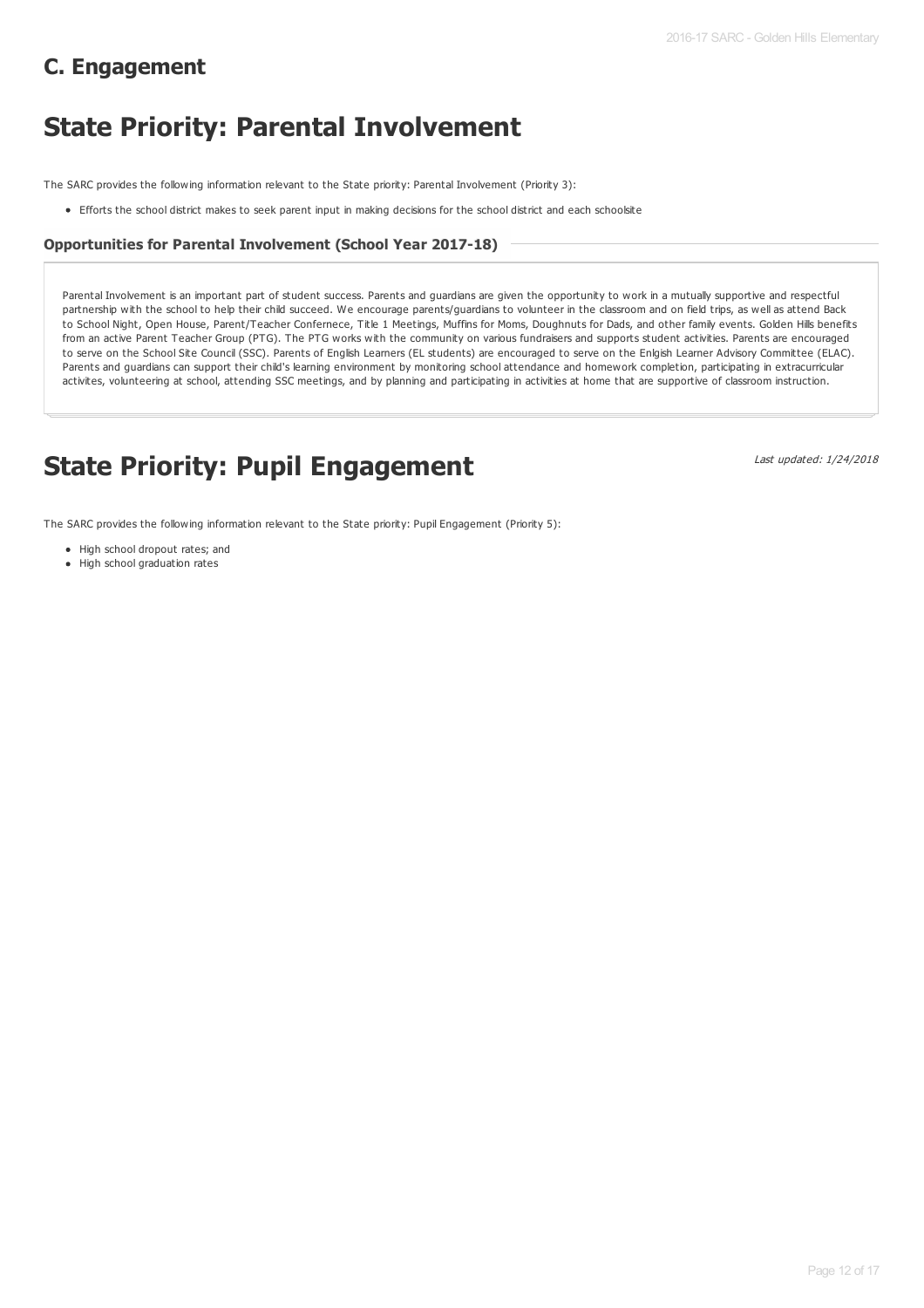# **State Priority: School Climate**

The SARC provides the following information relevant to the State priority: School Climate (Priority 6):

- Pupil suspension rates;
- Pupil expulsion rates; and  $\bullet$
- Other local measures on the sense of safety

#### **Suspensions and Expulsions**

|             | School  |         |         |         | <b>District</b> |         |         | <b>State</b> |         |  |
|-------------|---------|---------|---------|---------|-----------------|---------|---------|--------------|---------|--|
| Rate        | 2014-15 | 2015-16 | 2016-17 | 2014-15 | 2015-16         | 2016-17 | 2014-15 | 2015-16      | 2016-17 |  |
| Suspensions | 13.4%   | 11.7%   | 10.2%   | 11.1%   | 12.1%           | 9.0%    | 3.8%    | 3.7%         | 3.7%    |  |
| Expulsions  | $0.0\%$ | $0.0\%$ | 0.4%    | 0.6%    | 1.2%            | 0.0%    | 0.1%    | 0.1%         | 0.1%    |  |





## **School Safety Plan (School Year 2017-18)**

The Palermo Union School District Comprehensive Safety Plan/Emergency Management Plan is reviewed, updated and approved by the Governing Board annually by March 1. Each school maintains a copy of the Safety Plan on site and a copy of the site Emergency Conditions portion of the plan is maintained in each classroom. Key elements of the Safety Plan include: a plan of action for maintaining a safe and orderly environment conducive to learning at the school (i.e. assessment of school safety, identification of strategies and programs that w ill maintain school safety and campus security) and emergency management procedures consistent with the Standardized Emergency Management System (SEMS) and the National Incident Management System (NIMS) developed by the U.S. Department of Homeland Security.

Key elements of the site Emergency Conditions include: a plan of action for a coordinated school wide response to emergencies (i.e. intruder on campus, fire,emergency lockdown, evacuation, etc.). Safety drills are held on a regular basis. Fire drills are held monthly. Earthquake/disaster and intruder drills are held twice a year. All employees wear ID badges and visitors to the campus are required to sign in at the school office and wear a visitor's pass at all times.

Last updated: 1/24/2018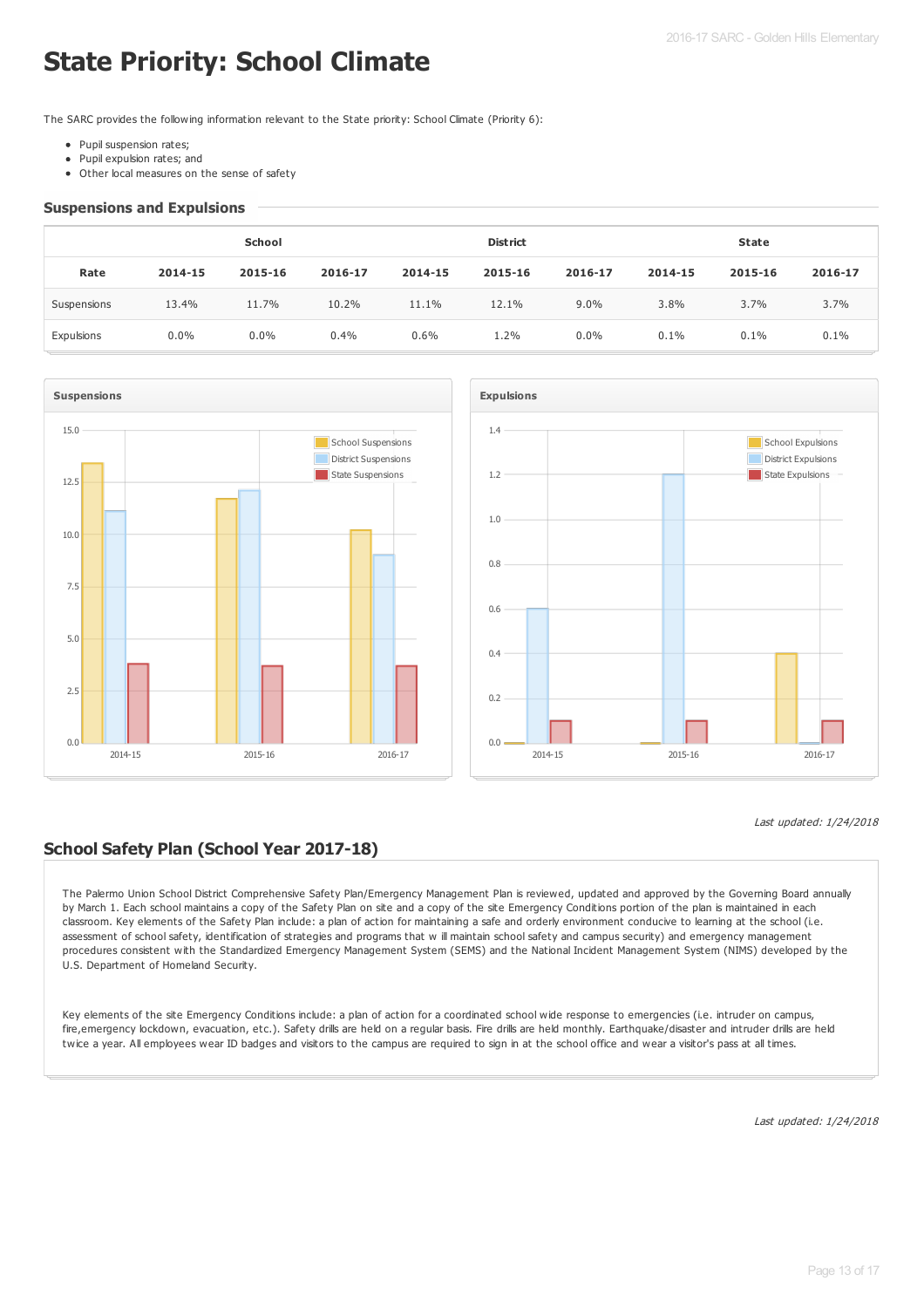# **D. Other SARC Information**

The information in this section is required to be in the SARC but is not included in the state priorities for LCFF.

#### **Federal Intervention Program (School Year 2017-18)**

| <b>Indicator</b>                                    | School    | <b>District</b> |
|-----------------------------------------------------|-----------|-----------------|
| Program Improvement Status                          | In PI     | In PI           |
| First Year of Program Improvement                   | 2009-2010 | 2008-2009       |
| Year in Program Improvement                         | Year 5    | Year 3          |
| Number of Schools Currently in Program Improvement  | N/A       | 3               |
| Percent of Schools Currently in Program Improvement | N/A       | 60.0%           |

#### Last updated: 1/24/2018

### **Average Class Size and Class Size Distribution (Elementary)**

|                    | 2014-15                   |              |                     |              | 2015-16                       |                     |                | 2016-17     |                        |                            |              |              |
|--------------------|---------------------------|--------------|---------------------|--------------|-------------------------------|---------------------|----------------|-------------|------------------------|----------------------------|--------------|--------------|
|                    |                           |              | Number of Classes * |              |                               | Number of Classes * |                |             |                        | <b>Number of Classes *</b> |              |              |
| <b>Grade Level</b> | <b>Average Class Size</b> | $1 - 20$     | $21 - 32$           | $33+$        | Average Class Size 1-20 21-32 |                     |                |             | 33+ Average Class Size | $1 - 20$                   | $21 - 32$    | $33+$        |
| K                  | 0.0                       | $\mathbf 0$  | $\mathbf 0$         | $\mathbf 0$  | 0.0                           | $\mathbf 0$         | $\mathbf 0$    | $\mathbf 0$ | 0.0                    | $\mathbf{0}$               | $\mathbf{0}$ | $\Omega$     |
| $\mathbf{1}$       | 0.0                       | $\mathbf 0$  | $\mathbf 0$         | $\mathbf 0$  | 0.0                           | $\mathbf 0$         | $\mathbf 0$    | $\mathbf 0$ | 0.0                    | $\mathsf 0$                | $\mathbf 0$  | $\mathbf 0$  |
| 2                  | 0.0                       | $\mathbf 0$  | $\mathbf 0$         | $\mathbf{0}$ | 0.0                           | $\mathbf 0$         | $\mathbf 0$    | $\mathbf 0$ | 0.0                    | $\mathbf{0}$               | $\mathbf 0$  | $\Omega$     |
| 3                  | 0.0                       | $\mathbf 0$  | $\mathbf 0$         | $\mathbf 0$  | 0.0                           | $\mathbf 0$         | $\mathsf 0$    | $\mathbb O$ | 0.0                    | $\mathsf 0$                | $\mathbf 0$  | $\mathbf{0}$ |
| $\overline{4}$     | 21.0                      | $\mathbf{1}$ | $\overline{4}$      | $\mathbf{0}$ | 29.0                          | $\mathbf 0$         | $\overline{4}$ | $\mathbf 0$ | 22.0                   | $\mathbf{1}$               | 5            | $\Omega$     |
| 5                  | 29.0                      | $\mathbf 0$  | 5                   | $\mathbf 0$  | 27.0                          | $\mathbf 0$         | 5              | $\mathbf 0$ | 30.0                   | $\mathbf 0$                | 5            | $\Omega$     |
| 6                  | 0.0                       | $\mathbf{0}$ | $\mathbf 0$         | $\mathbf{0}$ | 0.0                           | $\mathbf 0$         | $\mathbf 0$    | $\mathbf 0$ | 0.0                    | $\mathbf{0}$               | $\mathbf{0}$ | $\Omega$     |
| Other              | 26.0                      | $\mathbf 0$  | $\mathbf{1}$        | $\mathbf 0$  | 0.0                           | $\mathbf 0$         | $\mathbf 0$    | $\mathbf 0$ | 0.0                    | $\mathsf 0$                | $\mathbf 0$  | $\mathbf 0$  |

\* Number of classes indicates how many classes fall into each size category (a range of total students per class).

#### Last updated: 1/24/2018

## **Academic Counselors and Other Support Staff (School Year 2016-17)**

| <b>Title</b>                                        | Number of FTE* Assigned to School | Average Number of Students per Academic Counselor |
|-----------------------------------------------------|-----------------------------------|---------------------------------------------------|
| Academic Counselor                                  | 0.0                               | 0.0                                               |
| Counselor (Social/Behavioral or Career Development) | 0.2                               | N/A                                               |
| Library Media Teacher (Librarian)                   |                                   | N/A                                               |
| Library Media Services Staff (Paraprofessional)     | 0.2                               | N/A                                               |
| Psychologist                                        | 0.2                               | N/A                                               |
| Social Worker                                       |                                   | N/A                                               |
| Nurse                                               | 0.2                               | N/A                                               |
| Speech/Language/Hearing Specialist                  | 0.2                               | N/A                                               |
| Resource Specialist (non-teaching)                  |                                   | N/A                                               |
| Other                                               |                                   | N/A                                               |

Note: Cells with N/A values do not require data.

\*One Full Time Equivalent (FTE) equals one staff member working full time; one FTE could also represent two staff members who each work 50 percent of full time.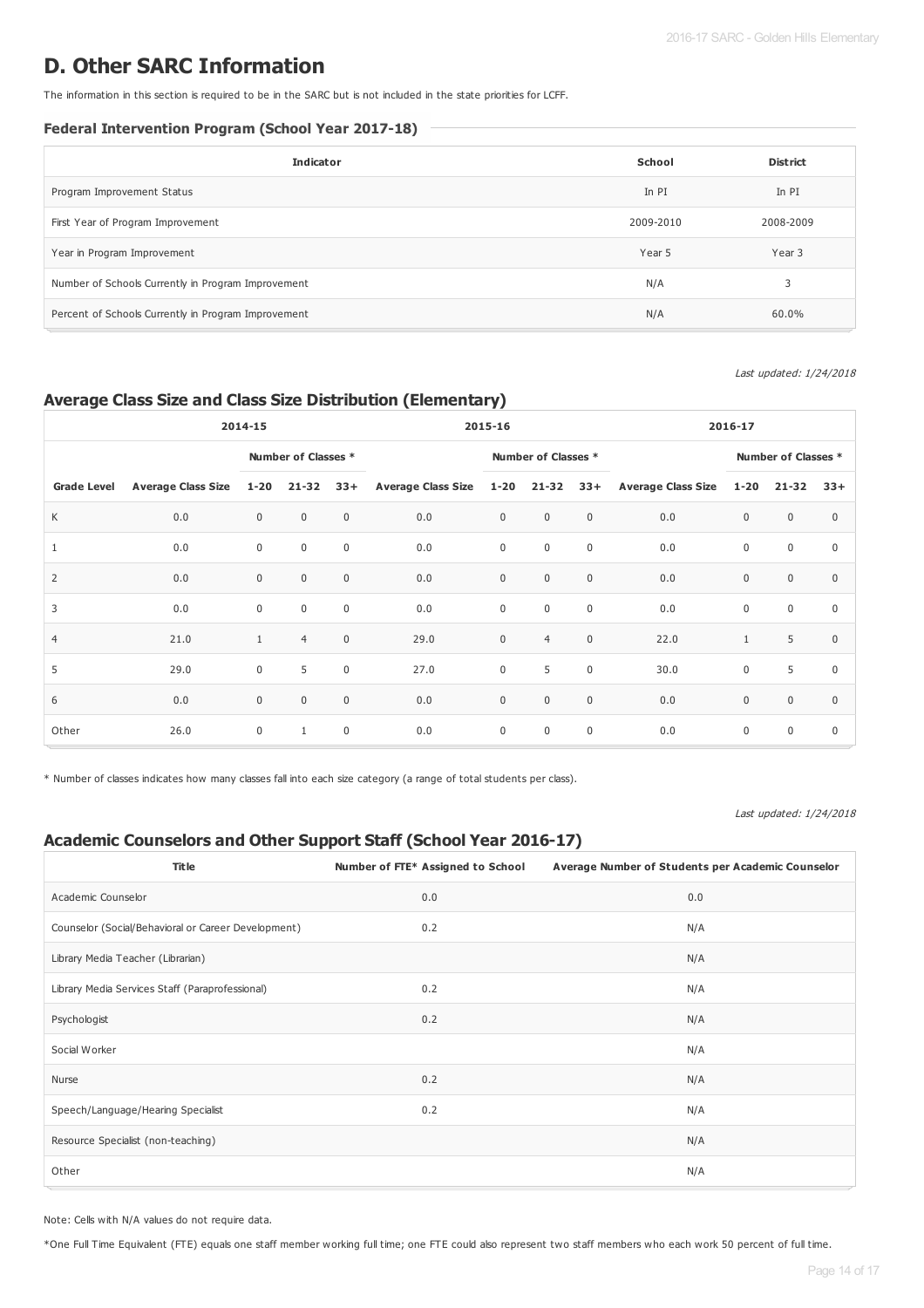## **Expenditures Per Pupil and School Site Teacher Salaries (Fiscal Year 2015-16)**

| Level                                         | <b>Total Expenditures Per Pupil</b> | <b>Expenditures Per Pupil</b><br>(Restricted) | <b>Expenditures Per Pupil</b><br>(Unrestricted) | <b>Average Teacher Salary</b> |
|-----------------------------------------------|-------------------------------------|-----------------------------------------------|-------------------------------------------------|-------------------------------|
| School Site                                   | \$9538.0                            | \$2530.0                                      | \$7007.0                                        | \$68017.0                     |
| District                                      | N/A                                 | N/A                                           | \$7939.0                                        | \$68349.0                     |
| Percent Difference - School Site and District | N/A                                 | N/A                                           | $-12.5%$                                        | $-0.5%$                       |
| State                                         | N/A                                 | N/A                                           | \$6574.0                                        | \$74194.0                     |
| Percent Difference - School Site and State    | N/A                                 | N/A                                           | 6.4%                                            | $-8.7%$                       |

Note: Cells with N/A values do not require data.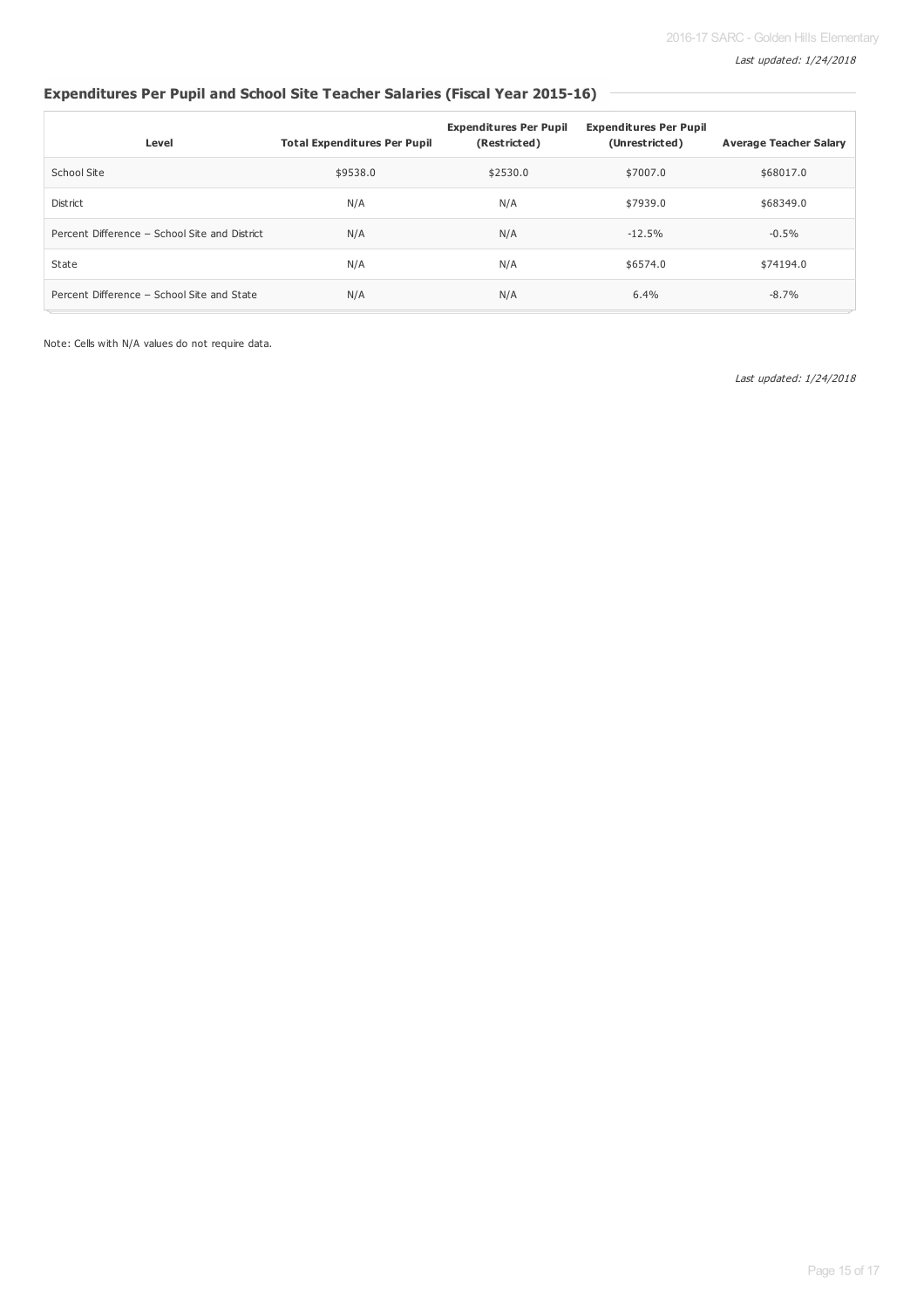#### **Types of Services Funded (Fiscal Year 2016-17)**

Golden Hills Elementary School provides standards based, high quality instruction to all students in all subject areas. We provide additional academic support andsupplemental services through school wide intervention classes within the school day and through after school tutoring. Achievement data and student progress is regularly monitored in order to insure that students are assigned to appropriate classes and intervention services. Students that are not meeting grade level standards also receive instructional support from our education specialists.

Title I funding supports improvement of the teaching and learning of children w ho are at risk of not meeting academic standards and reside in areas with high concentration of children from low -income families. It also provides additional academic support from instructional aides who work in the classroom under the guidance of a credentialed teacher.

Title VII funding is used to provide Indian Education students with additional academic support from an instructional aide who provides in-class assistance.

English Language Learners who have not yet reached fluency receive approximately 35 minutes of English Language instruction daily, in addition to their core Reading/ELA classes.

Last updated: 1/24/2018

#### **Teacher and Administrative Salaries (Fiscal Year 2015-16)**

| Category                                      | <b>District Amount</b> | <b>State Average For Districts In Same Category</b> |
|-----------------------------------------------|------------------------|-----------------------------------------------------|
| Beginning Teacher Salary                      | \$46,549               | \$47,034                                            |
| Mid-Range Teacher Salary                      | \$64,691               | \$73,126                                            |
| Highest Teacher Salary                        | \$91,184               | \$91,838                                            |
| Average Principal Salary (Elementary)         | \$107,506              | \$116,119                                           |
| Average Principal Salary (Middle)             | \$117,756              | \$119,610                                           |
| Average Principal Salary (High)               | \$                     | \$115,194                                           |
| Superintendent Salary                         | \$135,000              | \$178,388                                           |
| Percent of Budget for Teacher Salaries        | 37.0%                  | 37.0%                                               |
| Percent of Budget for Administrative Salaries | 7.0%                   | 6.0%                                                |

For detailed information on salaries, see the CDE Certificated Salaries & Benefits Web page at <http://www.cde.ca.gov/ds/fd/cs/> .